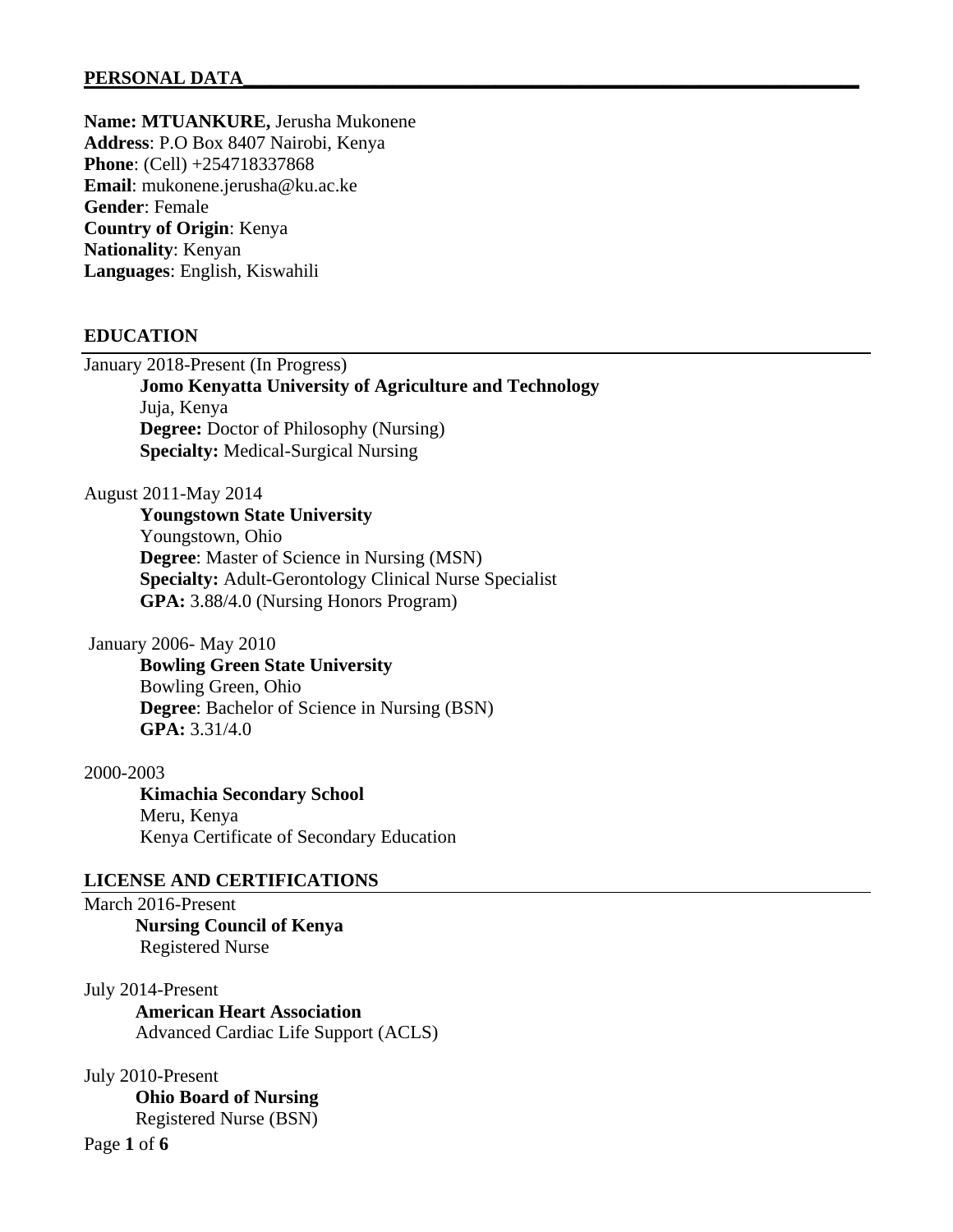June 2008-Present

#### **American Heart Association**

 Basic Life Support (BLS) for Healthcare Providers First Aid Certification

#### **WORK EXPERIENCE**

# **June 2008-July 2010**

 State Tested Nursing Assistant (STNA) Whitehouse Country Manor Whitehouse, Ohio

### **August 2010-Dec 2011**

 Registered Nurse/Medical-Surgical unit Heartland of Perrysburg Perrysburg, Ohio

#### **January 2011-July 2014**

 Registered Nurse/Intermediate Care unit St. Elizabeth Care Center Youngstown, Ohio

### **August 2014-July 2015**

 Clinical Nurse Specialist University Hospitals of Cleveland Cleveland, Ohio

#### **November 2015-February 2016**

Nursing Council of Kenya Orientation Thika County (Level 5) Hospital Thika, Kenya

# **June 2016-December 2016**

Tutorial Fellow Mount Kenya University Thika, Kenya

# **January 2017-Present**

Tutorial Fellow Kenyatta University Nairobi, Kenya

#### **OTHER SKILLS\_\_\_\_\_\_\_\_\_\_\_\_\_\_\_\_\_\_\_\_\_\_\_\_\_\_\_\_\_\_\_\_\_\_\_\_\_\_\_\_\_\_\_\_\_\_\_\_\_\_\_\_\_\_\_\_\_\_\_\_\_\_\_\_\_\_\_\_\_**

- Computer skills: Microsoft PowerPoint, Microsoft Excel, Microsoft word, Microsoft Access, SPSS.
- Pyxis and Omnicell technologies: Medication dispensing technology to improve patient safety and reduce medication errors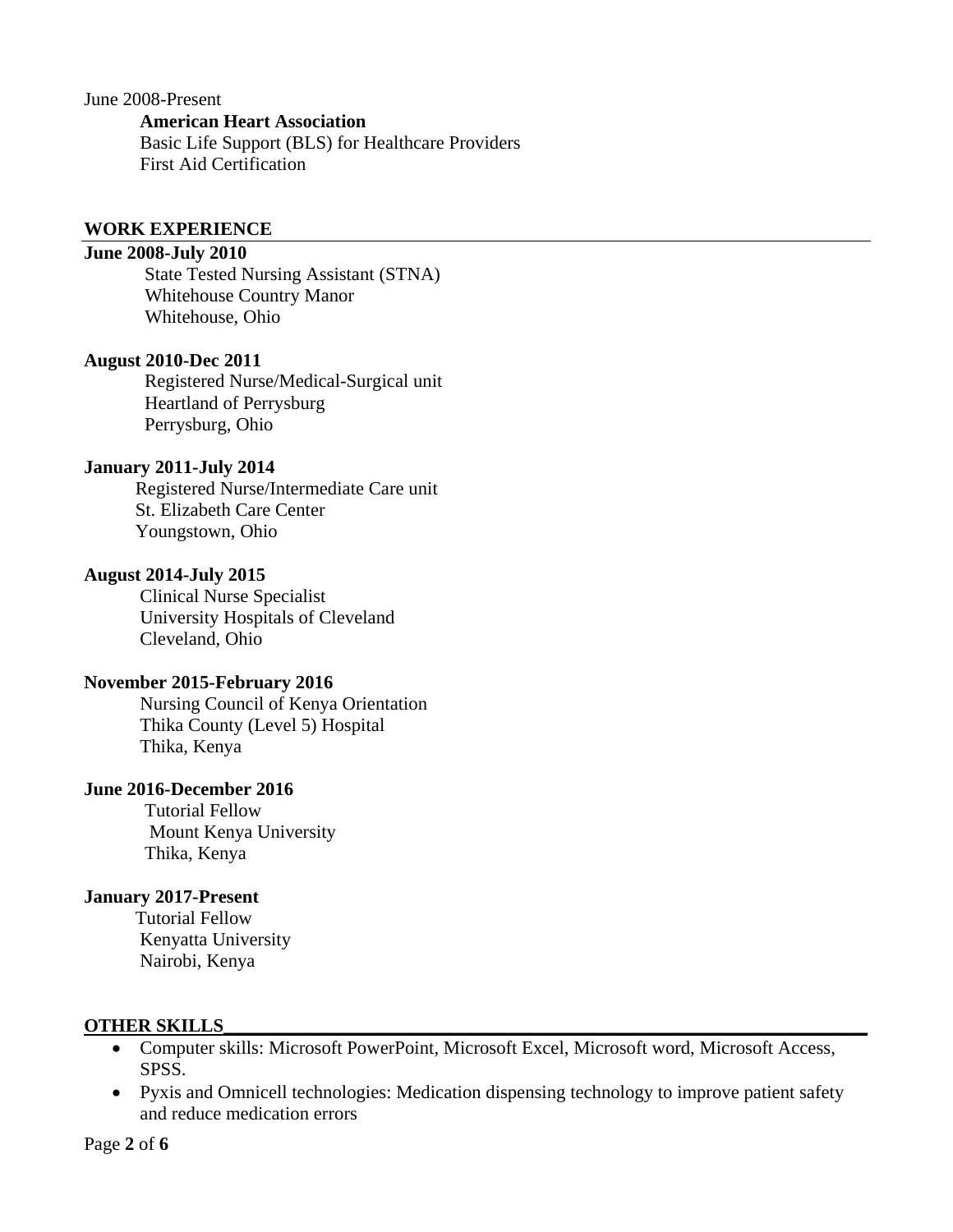- Electronic Medical Record(EMR), Knowledge Based Charting(KBC) and Point Click Care(PCC)
- Nursing Research methods: utilization of evidence based practice in the clinical setting

# **ACADEMIC HONORS AND AWARDS\_\_\_\_\_\_\_\_\_\_\_\_\_\_\_\_\_\_\_\_\_\_\_\_\_\_\_\_\_\_\_\_\_\_\_\_\_\_\_\_\_\_\_\_\_\_\_\_\_**

- Sigma Theta Tau international –Xi Xi chapter induction May 2013
- International student scholarship recipient Jan 2006- May 2010
- Dean's list ( Spring 2007, Fall 2007, Spring 2008, Fall 2008)
- Dean's list scholarship recipient (Fall 2008)
- Fred Gerlach award recipient (Spring 2009)
- Dean's list (Fall 2011-Spring 2014)

# **PROFESSIONAL MEMBERSHIPS/ORGANIZATIONS**

- Sigma Theta Tau International(STTI)-Xi Xi Chapter (May 2013-Present)
- Member of the Student Nurses Ass., Bowling Green State University (Fall 2008-Spring 2010)
- Secretary for African Students Ass., Bowling Green State University (Spring 2007- Spring 2008)
- Member of the World Student Ass., Bowling Green State University (Spring 2006- Spring 2010)
- Member of the African Students Union, Youngstown State University (August 2011-May 2014)
- Member of the American Nurses Ass. (July 2010-June 2017)
- Member of the Ohio Nurses Ass. (July 2010-June 2017)
- Member of the National Nurses Association of Kenya (2016-Present)

# **PRESENTATIONS AND COMMUNITY SERVICE**

- Coordinating and organizing community outreach programs such as free medical camps at the school level in collaboration with the Directorate of Community Outreach and Extension Programs(COEP)
- Presented to the staff nurses on how to prevent post-operative ileus, May 2015, University Hospitals
- Capstone Project presentation at St. Joseph Health Care Center (April 2014): Presented to all the staff nurses and classmates on various ways to prevent hospital acquired pressure ulcers. Taught the nurses how to utilize the Braden Scale to assess patients at risk for pressure ulcers.
- Various volunteer work as a graduate student at Youngstown State University such as memory screening at St. Joseph Hospital at the East Wood mall during the 2013 and 2014 National Alzheimer's week.
- Presentation on Cultural Diversity in Nursing during Sigma Theta Tau International induction ceremony 2014, Youngstown State University
- Organizing African Cultural night at Youngstown State University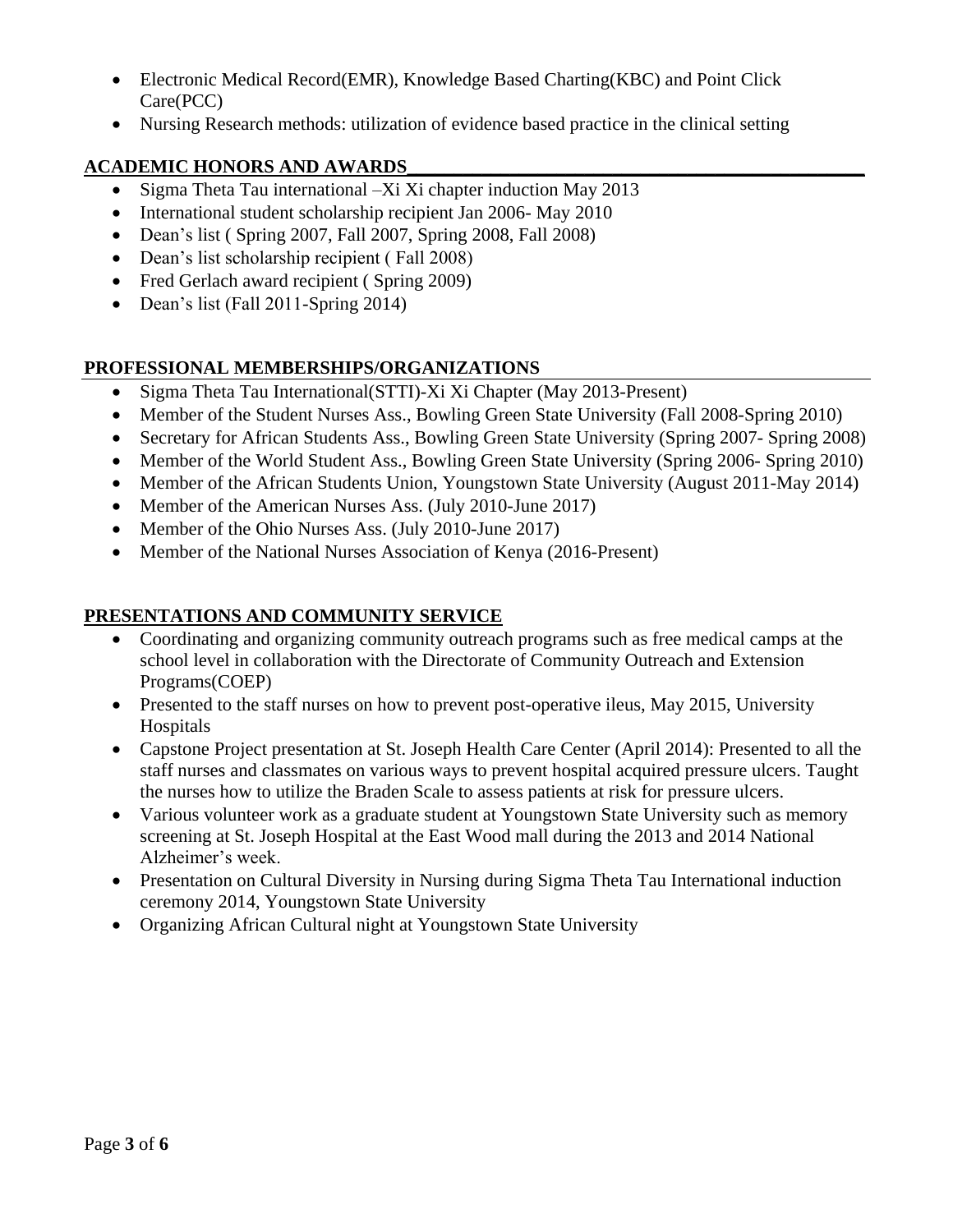# **REFERENCES**

## **Dr. Grace Githemo PhD. RN,**

CoD, Dept. of Medical -Surgical Nursing. Kenyatta University. Nairobi, Kenya. githemo.grace@ku.ac.ke +254722787862

# **Dr. Catherine Mwenda, RN, PhD**

Senior Lecturer Mount Kenya University P.O Box 342-01000 Thika, Kenya [mutungacs@gmail.com](mailto:mutungacs@gmail.com) +254 723 846 810

# **Karen L. Rodgers, RN, MSN**

Clinical Resource Specialist 667 Eastland Avenue Warren, OH, USA 44484 [karen\\_rodgers@mercy.com](mailto:karen_rodgers@mercy.com) +1 -330 -841 -4563

#### **Dr. Albanus M. Kyalo, RN, PhD**

Lecturer, Jomo Kenyatta University of Agriculture and Technology P.O Box 62000 -00200 Nairobi Kenya [amutisya@jkuat.ac.ke](mailto:amutisya@jkuat.ac.ke) +254 721 484 869

> D Dr. Catherine M  $\mathbf{r}$  $\ddot{\phantom{a}}$

 $\mathcal{C}$ a

 $t$  $\mathbf h$ e  $\mathbf{r}$  $\mathbf{i}$  $\mathbf{n}$  $\mathbf e$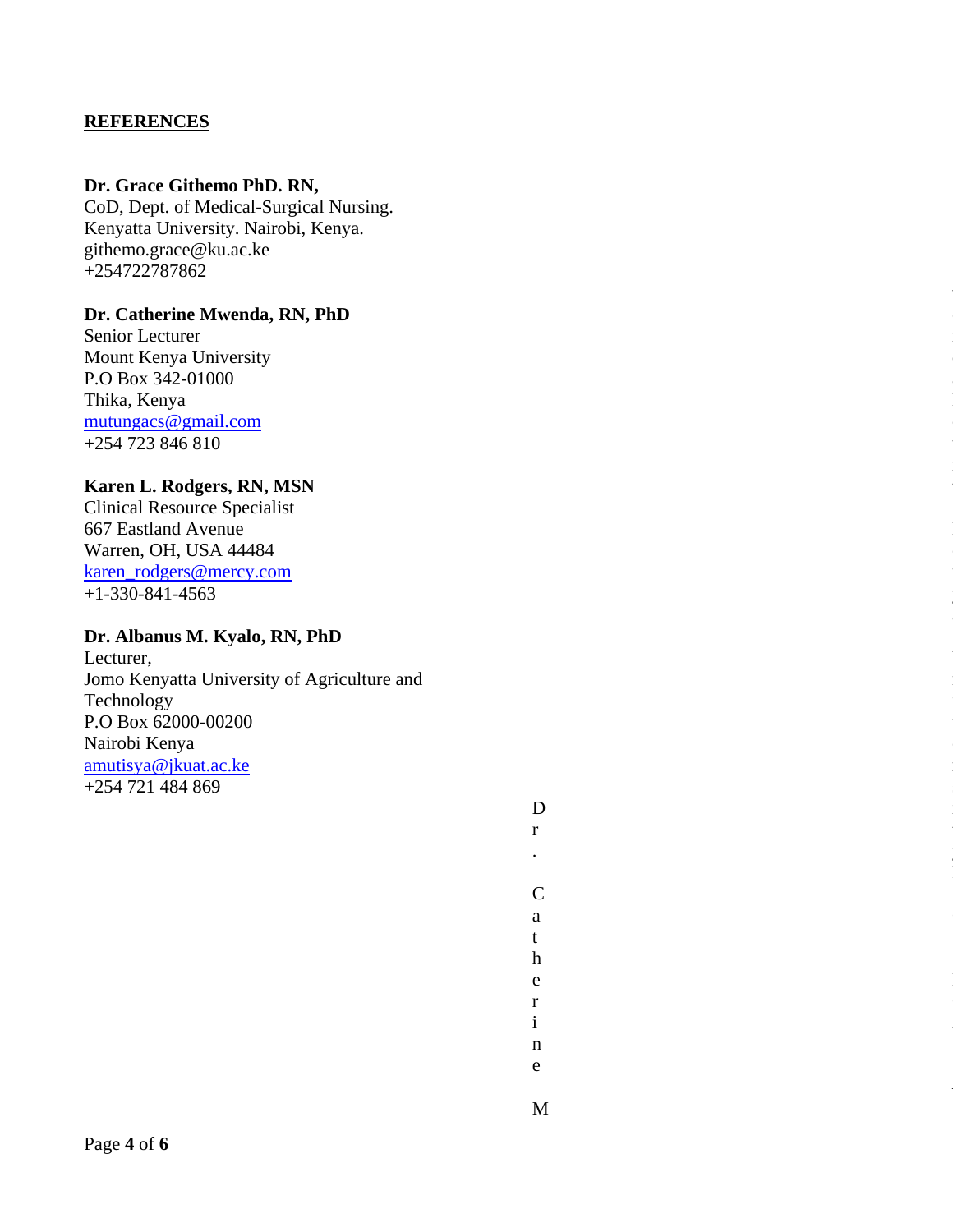$\begin{array}{c} 0 \\ 1 \\ 0 \end{array}$ 01000THIKA,KENYAPhone:(Cell)-0723846810Email:  $\boldsymbol{0}$  $\begin{matrix} 0 \\ T \end{matrix}$  $\overline{\mathrm{H}}$  $\frac{1}{K}$  $\mathbf{A}$  $\overline{\phantom{a}}$  $\rm K$  ${\bf E}$  $\overline{N}$  $\mathbf{Y}$  $\mathbf{A}$  $\, {\bf P}$  $\boldsymbol{\rm h}$  $\mathbf{o}$  $\mathbf{n}$  $\mathbf{e}$  $\div$  $\begin{array}{c} \binom{}{}\\ \mathbf{C} \end{array}$  $\mathbf{e}$  $\mathbf{1}$  $\mathbf{1}$  $\big)$  $-0$ <br>  $7$ <br>  $2$ <br>  $3$  $\begin{array}{c} 8 \\ 4 \\ 6 \end{array}$  $\overline{8}$  $\overline{1}$  $\begin{matrix} 0 \\ E \end{matrix}$  $\mathbf{m}$  $\mathbf{a}$  $\rm i$  $\mathbf{1}$  $\vdots$